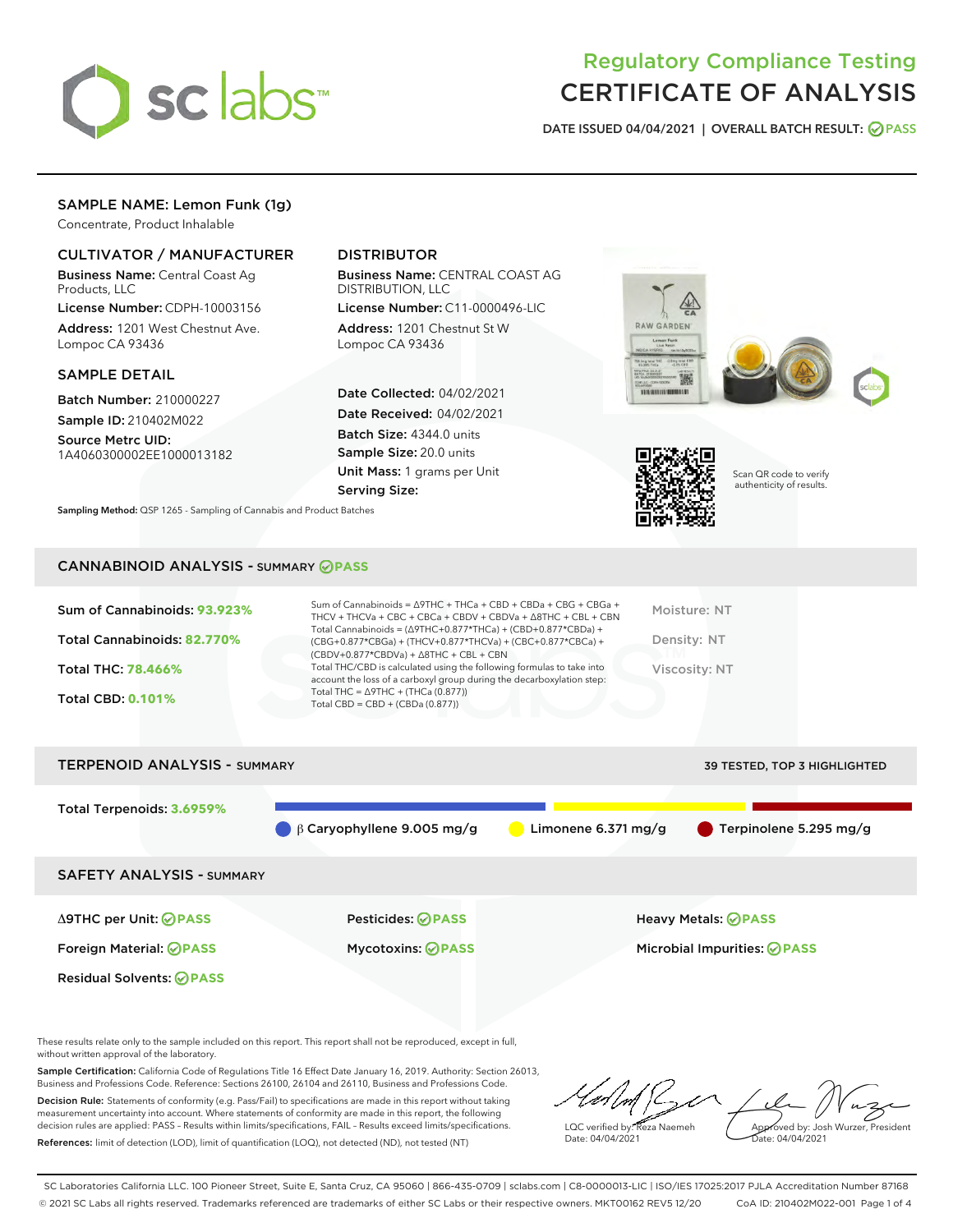



LEMON FUNK (1G) | DATE ISSUED 04/04/2021 | OVERALL BATCH RESULT: O PASS

# CANNABINOID TEST RESULTS - 04/03/2021 2 PASS

Tested by high-performance liquid chromatography with diode-array detection (HPLC-DAD). **Method:** QSP 1157 - Analysis of Cannabinoids by HPLC-DAD

#### TOTAL CANNABINOIDS: **82.770%**

Total Cannabinoids (Total THC) + (Total CBD) + (Total CBG) + (Total THCV) + (Total CBC) + (Total CBDV) + ∆8THC + CBL + CBN

TOTAL THC: **78.466%** Total THC (∆9THC+0.877\*THCa)

TOTAL CBD: **0.101%**

Total CBD (CBD+0.877\*CBDa)

TOTAL CBG: 3.4% Total CBG (CBG+0.877\*CBGa)

TOTAL THCV: 0.399% Total THCV (THCV+0.877\*THCVa)

TOTAL CBC: 0.404% Total CBC (CBC+0.877\*CBCa)

TOTAL CBDV: ND Total CBDV (CBDV+0.877\*CBDVa)

| <b>COMPOUND</b>  | LOD/LOQ<br>(mg/g)          | <b>MEASUREMENT</b><br><b>UNCERTAINTY</b><br>(mg/g) | <b>RESULT</b><br>(mg/g) | <b>RESULT</b><br>(%) |
|------------------|----------------------------|----------------------------------------------------|-------------------------|----------------------|
| <b>THCa</b>      | 0.05/0.14                  | ±22.126                                            | 860.93                  | 86.093               |
| <b>CBGa</b>      | 0.1 / 0.2                  | ±1.86                                              | 35.6                    | 3.56                 |
| <b>A9THC</b>     | 0.06 / 0.26                | ±1.019                                             | 29.62                   | 2.962                |
| <b>CBCa</b>      | 0.07/0.28                  | ±0.225                                             | 4.61                    | 0.461                |
| <b>THCVa</b>     | 0.07/0.20                  | ±0.217                                             | 4.55                    | 0.455                |
| <b>CBG</b>       | 0.06/0.19                  | ±0.109                                             | 2.77                    | 0.277                |
| <b>CBDa</b>      | 0.02/0.19                  | ±0.034                                             | 1.15                    | 0.115                |
| <b>CBC</b>       | 0.2 / 0.5                  | N/A                                                | $<$ LOQ                 | $<$ LOQ              |
| $\triangle$ 8THC | 0.1/0.4                    | N/A                                                | <b>ND</b>               | <b>ND</b>            |
| <b>THCV</b>      | 0.1/0.2                    | N/A                                                | <b>ND</b>               | <b>ND</b>            |
| <b>CBD</b>       | 0.07/0.29                  | N/A                                                | <b>ND</b>               | <b>ND</b>            |
| <b>CBDV</b>      | 0.04 / 0.15                | N/A                                                | <b>ND</b>               | <b>ND</b>            |
| <b>CBDVa</b>     | 0.03/0.53                  | N/A                                                | <b>ND</b>               | <b>ND</b>            |
| <b>CBL</b>       | 0.06 / 0.24                | N/A                                                | <b>ND</b>               | <b>ND</b>            |
| <b>CBN</b>       | 0.1/0.3                    | N/A                                                | <b>ND</b>               | <b>ND</b>            |
|                  | <b>SUM OF CANNABINOIDS</b> |                                                    | 939.23 mg/g             | 93.923%              |

#### **UNIT MASS: 1 grams per Unit**

| ∆9THC per Unit                         | 1120 per-package limit | 29.62 mg/unit<br><b>PASS</b> |
|----------------------------------------|------------------------|------------------------------|
| <b>Total THC per Unit</b>              |                        | 784.66 mg/unit               |
| <b>CBD per Unit</b>                    |                        | <b>ND</b>                    |
| <b>Total CBD per Unit</b>              |                        | $1.01$ mg/unit               |
| <b>Sum of Cannabinoids</b><br>per Unit |                        | 939.23 mg/unit               |
| <b>Total Cannabinoids</b><br>per Unit  |                        | 827.70 mg/unit               |
| <b>MOISTURE TEST RESULT</b>            | DENSITY TEST RESULT    | <b>VISCOSITY TEST RESULT</b> |

# **MOISTURE TEST RESULT**

Not Tested

Not Tested

Not Tested

## TERPENOID TEST RESULTS - 04/04/2021

Terpene analysis utilizing gas chromatography-flame ionization detection (GC-FID). **Method:** QSP 1192 - Analysis of Terpenoids by GC-FID

| <b>COMPOUND</b>         | LOD/LOQ<br>(mg/g) | <b>MEASUREMENT</b><br><b>UNCERTAINTY</b><br>(mg/g) | <b>RESULT</b><br>(mg/g)                         | <b>RESULT</b><br>(%) |
|-------------------------|-------------------|----------------------------------------------------|-------------------------------------------------|----------------------|
| $\beta$ Caryophyllene   | 0.004 / 0.012     | ±0.3206                                            | 9.005                                           | 0.9005               |
| Limonene                | 0.005 / 0.016     | ±0.0911                                            | 6.371                                           | 0.6371               |
| Terpinolene             | 0.008 / 0.026     | ±0.1085                                            | 5.295                                           | 0.5295               |
| <b>Myrcene</b>          | 0.008 / 0.025     | ±0.0559                                            | 4.335                                           | 0.4335               |
| $\alpha$ Humulene       | 0.009/0.029       | ±0.0964                                            | 3.004                                           | 0.3004               |
| Ocimene                 | 0.011 / 0.038     | ±0.0738                                            | 2.298                                           | 0.2298               |
| Linalool                | 0.009 / 0.032     | ±0.0545                                            | 1.435                                           | 0.1435               |
| trans-ß-Farnesene       | 0.008 / 0.025     | ±0.0419                                            | 1.180                                           | 0.1180               |
| $\beta$ Pinene          | 0.004 / 0.014     | ±0.0093                                            | 0.811                                           | 0.0811               |
| Terpineol               | 0.016 / 0.055     | ±0.0330                                            | 0.538                                           | 0.0538               |
| Fenchol                 | 0.010 / 0.034     | ±0.0204                                            | 0.527                                           | 0.0527               |
| $\alpha$ Pinene         | 0.005 / 0.017     | ±0.0041                                            | 0.471                                           | 0.0471               |
| $\alpha$ Bisabolol      | 0.008 / 0.026     | ±0.0252                                            | 0.471                                           | 0.0471               |
| Caryophyllene<br>Oxide  | 0.010 / 0.033     | ±0.0092                                            | 0.200                                           | 0.0200               |
| $\alpha$ Phellandrene   | 0.006 / 0.020     | ±0.0019                                            | 0.140                                           | 0.0140               |
| <b>Borneol</b>          | 0.005 / 0.016     | ±0.0053                                            | 0.127                                           | 0.0127               |
| $\alpha$ Terpinene      | 0.005 / 0.017     | ±0.0018                                            | 0.121                                           | 0.0121               |
| 3 Carene                | 0.005 / 0.018     | ±0.0015                                            | 0.108                                           | 0.0108               |
| Nerolidol               | 0.009 / 0.028     | ±0.0061                                            | 0.097                                           | 0.0097               |
| $\gamma$ Terpinene      | 0.006 / 0.018     | ±0.0016                                            | 0.095                                           | 0.0095               |
| Camphene                | 0.005 / 0.015     | ±0.0010                                            | 0.085                                           | 0.0085               |
| Valencene               | 0.009 / 0.030     | ±0.0046                                            | 0.067                                           | 0.0067               |
| Nerol                   | 0.003 / 0.011     | ±0.0022                                            | 0.049                                           | 0.0049               |
| Sabinene Hydrate        | 0.006 / 0.022     | ±0.0015                                            | 0.039                                           | 0.0039               |
| Citronellol             | 0.003 / 0.010     | ±0.0019                                            | 0.039                                           | 0.0039               |
| Sabinene                | 0.004 / 0.014     | ±0.0003                                            | 0.029                                           | 0.0029               |
| Eucalyptol              | 0.006 / 0.018     | ±0.0006                                            | 0.022                                           | 0.0022               |
| p-Cymene                | 0.005 / 0.016     | N/A                                                | <loq< th=""><th><loq< th=""></loq<></th></loq<> | <loq< th=""></loq<>  |
| Fenchone                | 0.009 / 0.028     | N/A                                                | ND                                              | <b>ND</b>            |
| (-)-Isopulegol          | 0.005 / 0.016     | N/A                                                | <b>ND</b>                                       | <b>ND</b>            |
| Camphor                 | 0.006 / 0.019     | N/A                                                | ND                                              | <b>ND</b>            |
| Isoborneol              | 0.004 / 0.012     | N/A                                                | ND                                              | ND                   |
| Menthol                 | 0.008 / 0.025     | N/A                                                | ND                                              | <b>ND</b>            |
| R-(+)-Pulegone          | 0.003 / 0.011     | N/A                                                | ND                                              | <b>ND</b>            |
| Geraniol                | 0.002 / 0.007     | N/A                                                | ND                                              | ND                   |
| <b>Geranyl Acetate</b>  | 0.004 / 0.014     | N/A                                                | ND                                              | ND                   |
| $\alpha$ Cedrene        | 0.005 / 0.016     | N/A                                                | ND                                              | <b>ND</b>            |
| Guaiol                  | 0.009 / 0.030     | N/A                                                | ND                                              | ND                   |
| Cedrol                  | 0.008 / 0.027     | N/A                                                | ND                                              | <b>ND</b>            |
| <b>TOTAL TERPENOIDS</b> |                   |                                                    | 36.959 mg/g                                     | 3.6959%              |

SC Laboratories California LLC. 100 Pioneer Street, Suite E, Santa Cruz, CA 95060 | 866-435-0709 | sclabs.com | C8-0000013-LIC | ISO/IES 17025:2017 PJLA Accreditation Number 87168 © 2021 SC Labs all rights reserved. Trademarks referenced are trademarks of either SC Labs or their respective owners. MKT00162 REV5 12/20 CoA ID: 210402M022-001 Page 2 of 4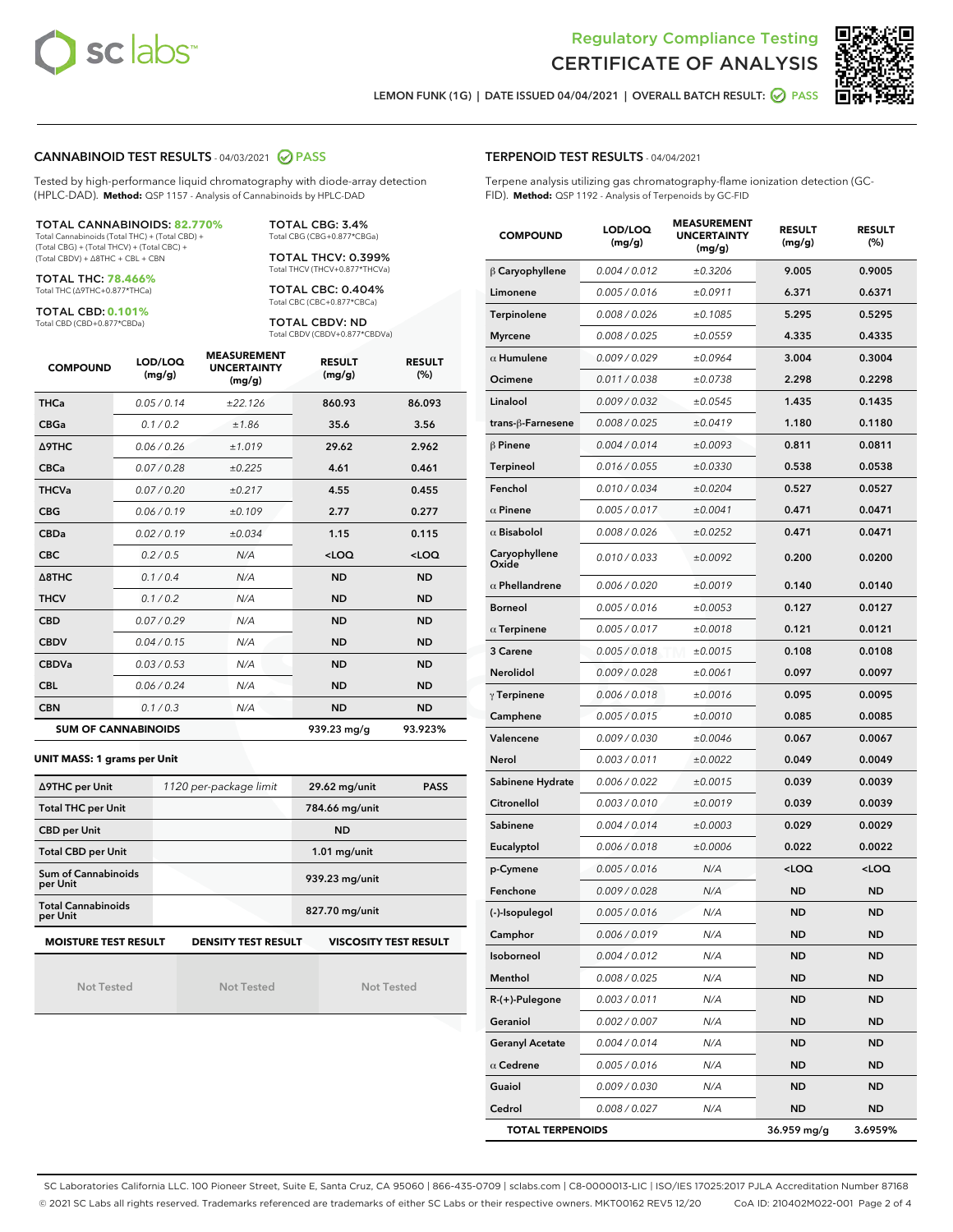



LEMON FUNK (1G) | DATE ISSUED 04/04/2021 | OVERALL BATCH RESULT: @ PASS

# CATEGORY 1 PESTICIDE TEST RESULTS - 04/04/2021 2 PASS

Pesticide and plant growth regulator analysis utilizing high-performance liquid chromatography-mass spectrometry (HPLC-MS) or gas chromatography-mass spectrometry (GC-MS). \*GC-MS utilized where indicated. **Method:** QSP 1212 - Analysis of Pesticides and Mycotoxins by LC-MS or QSP 1213 - Analysis of Pesticides by GC-MS

| 0.03 / 0.08<br><b>ND</b><br><b>PASS</b><br>Aldicarb<br>$\ge$ LOD<br>N/A<br>Carbofuran<br>0.02 / 0.05<br>N/A<br>$\ge$ LOD<br><b>ND</b><br><b>PASS</b><br>Chlordane*<br>0.03 / 0.08<br>$\ge$ LOD<br>N/A<br><b>ND</b><br><b>PASS</b><br>Chlorfenapyr*<br>0.03/0.10<br>$\ge$ LOD<br>N/A<br><b>ND</b><br><b>PASS</b><br>0.02 / 0.06<br>N/A<br><b>ND</b><br><b>PASS</b><br>Chlorpyrifos<br>$\ge$ LOD<br>N/A<br>Coumaphos<br>0.02 / 0.07<br><b>ND</b><br><b>PASS</b><br>$\ge$ LOD<br>Daminozide<br>0.02 / 0.07<br>N/A<br><b>ND</b><br><b>PASS</b><br>$\ge$ LOD<br><b>DDVP</b><br>0.03/0.09<br>$>$ LOD<br>N/A<br><b>ND</b><br><b>PASS</b><br>(Dichlorvos)<br>Dimethoate<br>0.03/0.08<br>$\ge$ LOD<br>N/A<br><b>PASS</b><br><b>ND</b><br>0.03 / 0.10<br>N/A<br><b>ND</b><br><b>PASS</b><br>Ethoprop(hos)<br>$>$ LOD<br>0.02 / 0.06<br>N/A<br><b>ND</b><br><b>PASS</b><br>$\ge$ LOD<br>Etofenprox<br>Fenoxycarb<br>0.03/0.08<br>$\ge$ LOD<br>N/A<br><b>ND</b><br><b>PASS</b><br>0.03/0.08<br>$\ge$ LOD<br>N/A<br><b>ND</b><br><b>PASS</b><br>Fipronil<br>Imazalil<br>0.02 / 0.06<br>$>$ LOD<br>N/A<br><b>ND</b><br><b>PASS</b><br><b>Methiocarb</b><br>0.02 / 0.07<br>$\ge$ LOD<br>N/A<br><b>ND</b><br><b>PASS</b><br>Methyl<br>0.03/0.10<br>N/A<br><b>ND</b><br>$\ge$ LOD<br><b>PASS</b><br>parathion<br>0.03/0.09<br><b>Mevinphos</b><br>$\ge$ LOD<br>N/A<br><b>ND</b><br><b>PASS</b><br>Paclobutrazol<br>0.02 / 0.05<br>N/A<br>$>$ LOD<br><b>ND</b><br><b>PASS</b><br>0.03/0.09<br>N/A<br>$\ge$ LOD<br><b>ND</b><br><b>PASS</b><br>Propoxur<br>0.03 / 0.08<br><b>ND</b><br><b>PASS</b><br>Spiroxamine<br>$\ge$ LOD<br>N/A<br>Thiacloprid<br>0.03/0.10<br>N/A<br><b>ND</b><br><b>PASS</b><br>$\ge$ LOD | <b>COMPOUND</b> | LOD/LOQ<br>$(\mu g/g)$ | <b>ACTION</b><br><b>LIMIT</b><br>$(\mu g/g)$ | <b>MEASUREMENT</b><br><b>UNCERTAINTY</b><br>$(\mu g/g)$ | <b>RESULT</b><br>$(\mu g/g)$ | <b>RESULT</b> |
|------------------------------------------------------------------------------------------------------------------------------------------------------------------------------------------------------------------------------------------------------------------------------------------------------------------------------------------------------------------------------------------------------------------------------------------------------------------------------------------------------------------------------------------------------------------------------------------------------------------------------------------------------------------------------------------------------------------------------------------------------------------------------------------------------------------------------------------------------------------------------------------------------------------------------------------------------------------------------------------------------------------------------------------------------------------------------------------------------------------------------------------------------------------------------------------------------------------------------------------------------------------------------------------------------------------------------------------------------------------------------------------------------------------------------------------------------------------------------------------------------------------------------------------------------------------------------------------------------------------------------------------------------------------------------------------------|-----------------|------------------------|----------------------------------------------|---------------------------------------------------------|------------------------------|---------------|
|                                                                                                                                                                                                                                                                                                                                                                                                                                                                                                                                                                                                                                                                                                                                                                                                                                                                                                                                                                                                                                                                                                                                                                                                                                                                                                                                                                                                                                                                                                                                                                                                                                                                                                |                 |                        |                                              |                                                         |                              |               |
|                                                                                                                                                                                                                                                                                                                                                                                                                                                                                                                                                                                                                                                                                                                                                                                                                                                                                                                                                                                                                                                                                                                                                                                                                                                                                                                                                                                                                                                                                                                                                                                                                                                                                                |                 |                        |                                              |                                                         |                              |               |
|                                                                                                                                                                                                                                                                                                                                                                                                                                                                                                                                                                                                                                                                                                                                                                                                                                                                                                                                                                                                                                                                                                                                                                                                                                                                                                                                                                                                                                                                                                                                                                                                                                                                                                |                 |                        |                                              |                                                         |                              |               |
|                                                                                                                                                                                                                                                                                                                                                                                                                                                                                                                                                                                                                                                                                                                                                                                                                                                                                                                                                                                                                                                                                                                                                                                                                                                                                                                                                                                                                                                                                                                                                                                                                                                                                                |                 |                        |                                              |                                                         |                              |               |
|                                                                                                                                                                                                                                                                                                                                                                                                                                                                                                                                                                                                                                                                                                                                                                                                                                                                                                                                                                                                                                                                                                                                                                                                                                                                                                                                                                                                                                                                                                                                                                                                                                                                                                |                 |                        |                                              |                                                         |                              |               |
|                                                                                                                                                                                                                                                                                                                                                                                                                                                                                                                                                                                                                                                                                                                                                                                                                                                                                                                                                                                                                                                                                                                                                                                                                                                                                                                                                                                                                                                                                                                                                                                                                                                                                                |                 |                        |                                              |                                                         |                              |               |
|                                                                                                                                                                                                                                                                                                                                                                                                                                                                                                                                                                                                                                                                                                                                                                                                                                                                                                                                                                                                                                                                                                                                                                                                                                                                                                                                                                                                                                                                                                                                                                                                                                                                                                |                 |                        |                                              |                                                         |                              |               |
|                                                                                                                                                                                                                                                                                                                                                                                                                                                                                                                                                                                                                                                                                                                                                                                                                                                                                                                                                                                                                                                                                                                                                                                                                                                                                                                                                                                                                                                                                                                                                                                                                                                                                                |                 |                        |                                              |                                                         |                              |               |
|                                                                                                                                                                                                                                                                                                                                                                                                                                                                                                                                                                                                                                                                                                                                                                                                                                                                                                                                                                                                                                                                                                                                                                                                                                                                                                                                                                                                                                                                                                                                                                                                                                                                                                |                 |                        |                                              |                                                         |                              |               |
|                                                                                                                                                                                                                                                                                                                                                                                                                                                                                                                                                                                                                                                                                                                                                                                                                                                                                                                                                                                                                                                                                                                                                                                                                                                                                                                                                                                                                                                                                                                                                                                                                                                                                                |                 |                        |                                              |                                                         |                              |               |
|                                                                                                                                                                                                                                                                                                                                                                                                                                                                                                                                                                                                                                                                                                                                                                                                                                                                                                                                                                                                                                                                                                                                                                                                                                                                                                                                                                                                                                                                                                                                                                                                                                                                                                |                 |                        |                                              |                                                         |                              |               |
|                                                                                                                                                                                                                                                                                                                                                                                                                                                                                                                                                                                                                                                                                                                                                                                                                                                                                                                                                                                                                                                                                                                                                                                                                                                                                                                                                                                                                                                                                                                                                                                                                                                                                                |                 |                        |                                              |                                                         |                              |               |
|                                                                                                                                                                                                                                                                                                                                                                                                                                                                                                                                                                                                                                                                                                                                                                                                                                                                                                                                                                                                                                                                                                                                                                                                                                                                                                                                                                                                                                                                                                                                                                                                                                                                                                |                 |                        |                                              |                                                         |                              |               |
|                                                                                                                                                                                                                                                                                                                                                                                                                                                                                                                                                                                                                                                                                                                                                                                                                                                                                                                                                                                                                                                                                                                                                                                                                                                                                                                                                                                                                                                                                                                                                                                                                                                                                                |                 |                        |                                              |                                                         |                              |               |
|                                                                                                                                                                                                                                                                                                                                                                                                                                                                                                                                                                                                                                                                                                                                                                                                                                                                                                                                                                                                                                                                                                                                                                                                                                                                                                                                                                                                                                                                                                                                                                                                                                                                                                |                 |                        |                                              |                                                         |                              |               |
|                                                                                                                                                                                                                                                                                                                                                                                                                                                                                                                                                                                                                                                                                                                                                                                                                                                                                                                                                                                                                                                                                                                                                                                                                                                                                                                                                                                                                                                                                                                                                                                                                                                                                                |                 |                        |                                              |                                                         |                              |               |
|                                                                                                                                                                                                                                                                                                                                                                                                                                                                                                                                                                                                                                                                                                                                                                                                                                                                                                                                                                                                                                                                                                                                                                                                                                                                                                                                                                                                                                                                                                                                                                                                                                                                                                |                 |                        |                                              |                                                         |                              |               |
|                                                                                                                                                                                                                                                                                                                                                                                                                                                                                                                                                                                                                                                                                                                                                                                                                                                                                                                                                                                                                                                                                                                                                                                                                                                                                                                                                                                                                                                                                                                                                                                                                                                                                                |                 |                        |                                              |                                                         |                              |               |
|                                                                                                                                                                                                                                                                                                                                                                                                                                                                                                                                                                                                                                                                                                                                                                                                                                                                                                                                                                                                                                                                                                                                                                                                                                                                                                                                                                                                                                                                                                                                                                                                                                                                                                |                 |                        |                                              |                                                         |                              |               |
|                                                                                                                                                                                                                                                                                                                                                                                                                                                                                                                                                                                                                                                                                                                                                                                                                                                                                                                                                                                                                                                                                                                                                                                                                                                                                                                                                                                                                                                                                                                                                                                                                                                                                                |                 |                        |                                              |                                                         |                              |               |
|                                                                                                                                                                                                                                                                                                                                                                                                                                                                                                                                                                                                                                                                                                                                                                                                                                                                                                                                                                                                                                                                                                                                                                                                                                                                                                                                                                                                                                                                                                                                                                                                                                                                                                |                 |                        |                                              |                                                         |                              |               |

## CATEGORY 2 PESTICIDE TEST RESULTS - 04/04/2021 @ PASS

| <b>COMPOUND</b>   | LOD/LOQ<br>$(\mu g/g)$ | <b>ACTION</b><br><b>LIMIT</b><br>$(\mu g/g)$ | <b>MEASUREMENT</b><br><b>UNCERTAINTY</b><br>$(\mu g/g)$ | <b>RESULT</b><br>$(\mu g/g)$ | <b>RESULT</b> |
|-------------------|------------------------|----------------------------------------------|---------------------------------------------------------|------------------------------|---------------|
| Abamectin         | 0.03/0.10              | 0.1                                          | N/A                                                     | <b>ND</b>                    | <b>PASS</b>   |
| Acephate          | 0.02/0.07              | 0.1                                          | N/A                                                     | <b>ND</b>                    | <b>PASS</b>   |
| Acequinocyl       | 0.02/0.07              | 0.1                                          | N/A                                                     | <b>ND</b>                    | <b>PASS</b>   |
| Acetamiprid       | 0.02/0.05              | 0.1                                          | N/A                                                     | <b>ND</b>                    | <b>PASS</b>   |
| Azoxystrobin      | 0.02/0.07              | 0.1                                          | N/A                                                     | <b>ND</b>                    | <b>PASS</b>   |
| <b>Bifenazate</b> | 0.01/0.04              | 0.1                                          | N/A                                                     | <b>ND</b>                    | <b>PASS</b>   |
| <b>Bifenthrin</b> | 0.02/0.05              | 3                                            | N/A                                                     | <b>ND</b>                    | <b>PASS</b>   |
| <b>Boscalid</b>   | 0.03/0.09              | 0.1                                          | N/A                                                     | <b>ND</b>                    | <b>PASS</b>   |

|  | <b>CATEGORY 2 PESTICIDE TEST RESULTS</b> - 04/04/2021 continued |
|--|-----------------------------------------------------------------|
|--|-----------------------------------------------------------------|

| <b>COMPOUND</b>               | LOD/LOQ<br>(µg/g) | <b>ACTION</b><br><b>LIMIT</b><br>$(\mu g/g)$ | <b>MEASUREMENT</b><br><b>UNCERTAINTY</b><br>(µg/g) | <b>RESULT</b><br>(µg/g) | <b>RESULT</b> |
|-------------------------------|-------------------|----------------------------------------------|----------------------------------------------------|-------------------------|---------------|
| Captan                        | 0.19/0.57         | 0.7                                          | N/A                                                | <b>ND</b>               | <b>PASS</b>   |
| Carbaryl                      | 0.02 / 0.06       | 0.5                                          | N/A                                                | <b>ND</b>               | <b>PASS</b>   |
| Chlorantranilip-<br>role      | 0.04 / 0.12       | 10                                           | N/A                                                | ND                      | <b>PASS</b>   |
| Clofentezine                  | 0.03 / 0.09       | 0.1                                          | N/A                                                | <b>ND</b>               | <b>PASS</b>   |
| Cyfluthrin                    | 0.12 / 0.38       | 2                                            | N/A                                                | <b>ND</b>               | <b>PASS</b>   |
| Cypermethrin                  | 0.11 / 0.32       | 1                                            | N/A                                                | <b>ND</b>               | <b>PASS</b>   |
| Diazinon                      | 0.02 / 0.05       | 0.1                                          | N/A                                                | ND                      | <b>PASS</b>   |
| Dimethomorph                  | 0.03 / 0.09       | 2                                            | N/A                                                | <b>ND</b>               | <b>PASS</b>   |
| Etoxazole                     | 0.02 / 0.06       | 0.1                                          | N/A                                                | <b>ND</b>               | <b>PASS</b>   |
| Fenhexamid                    | 0.03 / 0.09       | 0.1                                          | N/A                                                | <b>ND</b>               | <b>PASS</b>   |
| Fenpyroximate                 | 0.02 / 0.06       | 0.1                                          | N/A                                                | <b>ND</b>               | <b>PASS</b>   |
| Flonicamid                    | 0.03 / 0.10       | 0.1                                          | N/A                                                | <b>ND</b>               | <b>PASS</b>   |
| Fludioxonil                   | 0.03 / 0.10       | 0.1                                          | N/A                                                | ND                      | <b>PASS</b>   |
| Hexythiazox                   | 0.02 / 0.07       | 0.1                                          | N/A                                                | <b>ND</b>               | <b>PASS</b>   |
| Imidacloprid                  | 0.04 / 0.11       | 5                                            | N/A                                                | <b>ND</b>               | <b>PASS</b>   |
| Kresoxim-methyl               | 0.02 / 0.07       | 0.1                                          | N/A                                                | <b>ND</b>               | <b>PASS</b>   |
| Malathion                     | 0.03/0.09         | 0.5                                          | N/A                                                | <b>ND</b>               | <b>PASS</b>   |
| Metalaxyl                     | 0.02 / 0.07       | 2                                            | N/A                                                | <b>ND</b>               | <b>PASS</b>   |
| Methomyl                      | 0.03 / 0.10       | 1                                            | N/A                                                | ND                      | <b>PASS</b>   |
| Myclobutanil                  | 0.03 / 0.09       | 0.1                                          | N/A                                                | <b>ND</b>               | <b>PASS</b>   |
| Naled                         | 0.02 / 0.07       | 0.1                                          | N/A                                                | <b>ND</b>               | <b>PASS</b>   |
| Oxamyl                        | 0.04 / 0.11       | 0.5                                          | N/A                                                | ND                      | <b>PASS</b>   |
| Pentachloronitro-<br>benzene* | 0.03 / 0.09       | 0.1                                          | N/A                                                | <b>ND</b>               | <b>PASS</b>   |
| Permethrin                    | 0.04 / 0.12       | 0.5                                          | N/A                                                | <b>ND</b>               | <b>PASS</b>   |
| Phosmet                       | 0.03 / 0.10       | 0.1                                          | N/A                                                | <b>ND</b>               | <b>PASS</b>   |
| Piperonylbu-<br>toxide        | 0.02 / 0.07       | 3                                            | N/A                                                | <b>ND</b>               | <b>PASS</b>   |
| Prallethrin                   | 0.03 / 0.08       | 0.1                                          | N/A                                                | <b>ND</b>               | <b>PASS</b>   |
| Propiconazole                 | 0.02 / 0.07       | 0.1                                          | N/A                                                | <b>ND</b>               | <b>PASS</b>   |
| Pyrethrins                    | 0.04 / 0.12       | 0.5                                          | N/A                                                | ND                      | PASS          |
| Pyridaben                     | 0.02 / 0.07       | 0.1                                          | N/A                                                | ND                      | PASS          |
| Spinetoram                    | 0.02 / 0.07       | 0.1                                          | N/A                                                | <b>ND</b>               | <b>PASS</b>   |
| Spinosad                      | 0.02 / 0.07       | 0.1                                          | N/A                                                | ND                      | <b>PASS</b>   |
| Spiromesifen                  | 0.02 / 0.05       | 0.1                                          | N/A                                                | <b>ND</b>               | <b>PASS</b>   |
| Spirotetramat                 | 0.02 / 0.06       | 0.1                                          | N/A                                                | <b>ND</b>               | <b>PASS</b>   |
| Tebuconazole                  | 0.02 / 0.07       | 0.1                                          | N/A                                                | ND                      | <b>PASS</b>   |
| Thiamethoxam                  | 0.03 / 0.10       | 5                                            | N/A                                                | <b>ND</b>               | <b>PASS</b>   |
| Trifloxystrobin               | 0.03 / 0.08       | 0.1                                          | N/A                                                | <b>ND</b>               | <b>PASS</b>   |